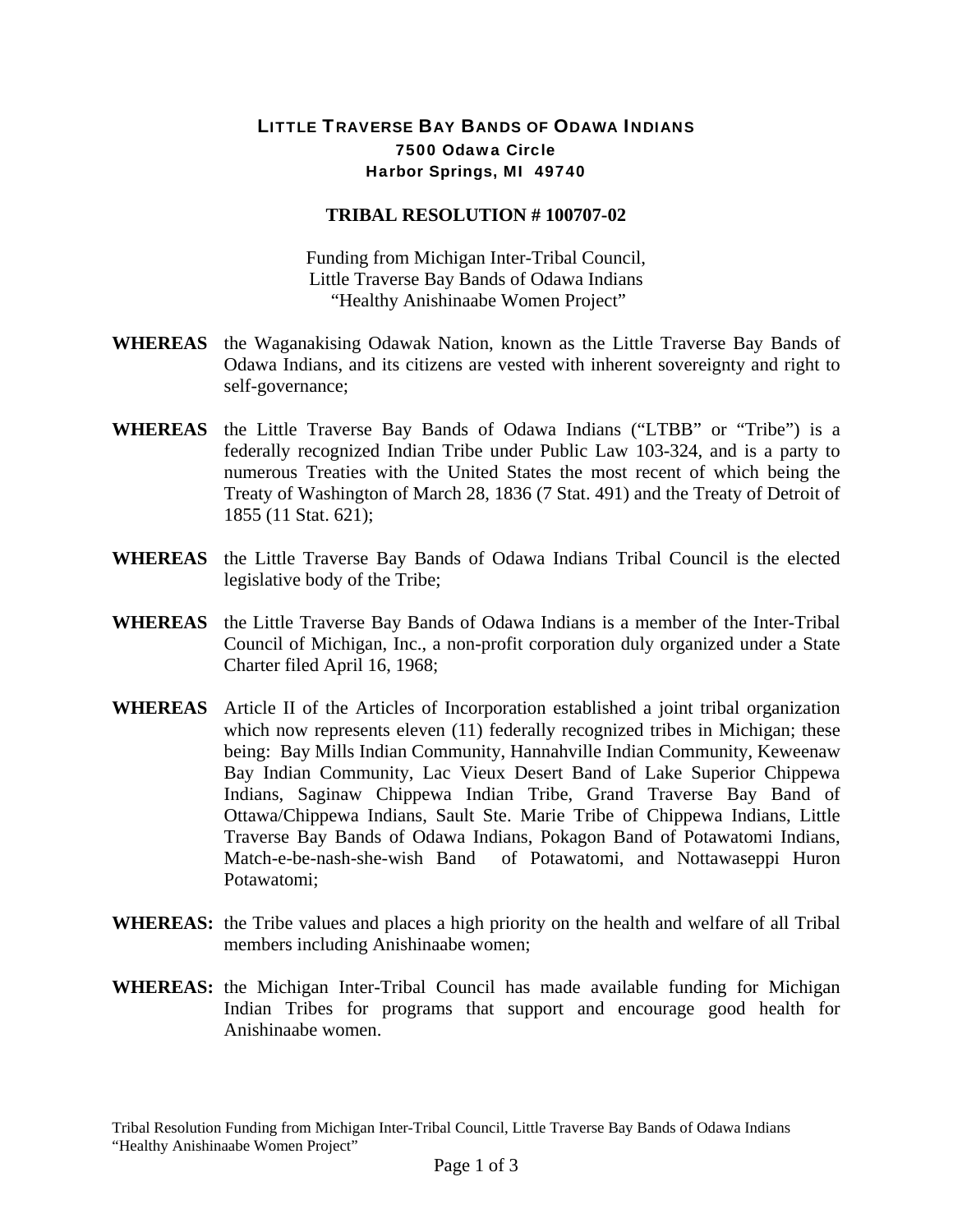**THEREFORE BE IT RESOLVED** that the Tribal Council of the Little Traverse Bay Bands of Odawa Indians authorizes and supports a program funded by the Michigan Inter-Tribal Council for a "Little Traverse Bay Bands of Odawa Indians Healthy Anishinaabe Women Project."

**FURTHER RESOLVED,** that LTBB authorizes the Executive Director of the Inter-Tribal Council of Michigan or his/her designee to negotiate and implement the financial award on behalf of the member Tribes of the Inter-Tribal Council of Michigan, and also authorizes Tribal Chairman Frank Ettawageshik, Vice Chairman William I. Denemy, Tribal Administrator Albert Colby Jr., or another designee from the Tribal Chairman to execute any documents needed for LTBB's participation in the program.